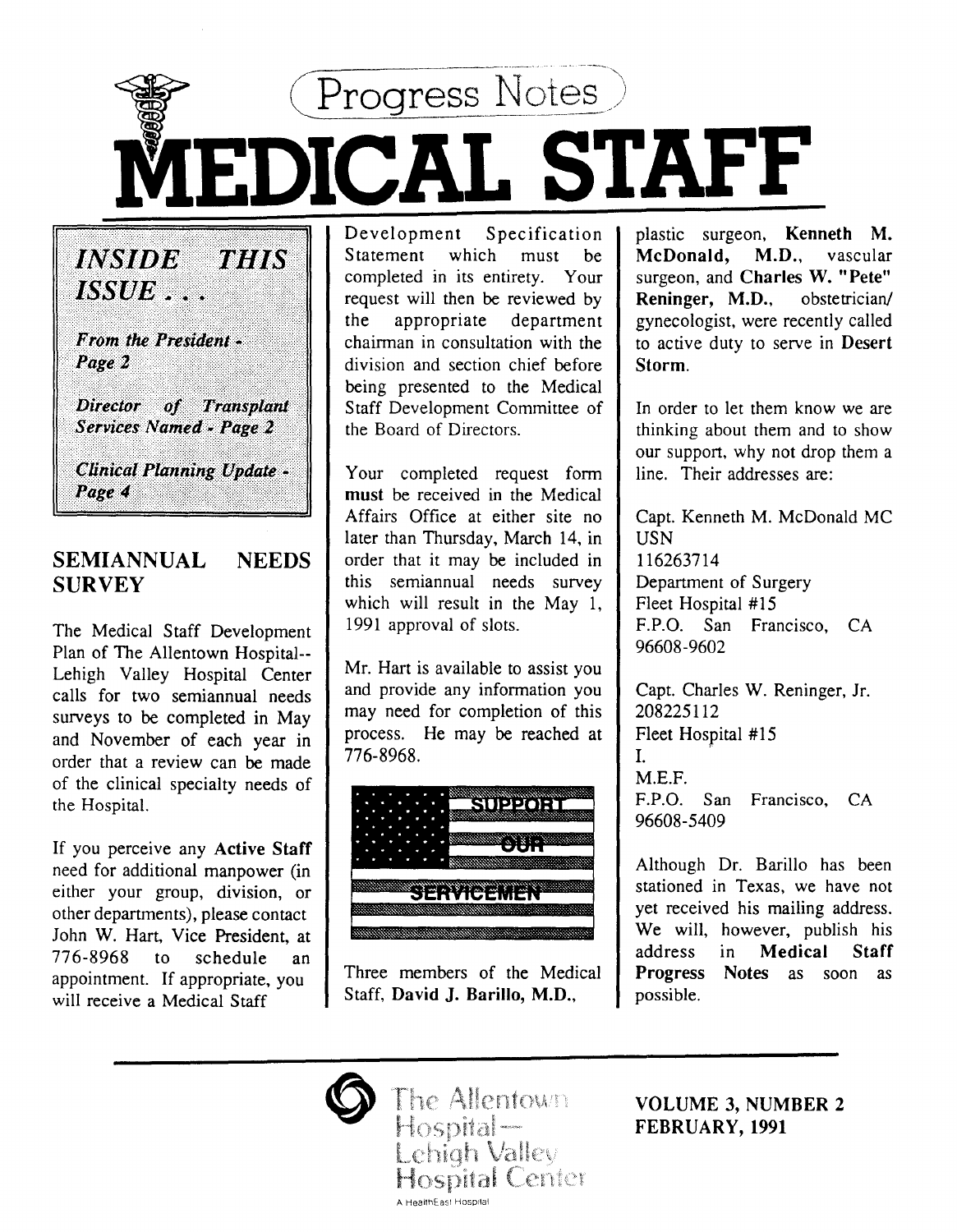#### GENERAL MEDICAL STAFF MEETING REMINDER

The next General Medical Staff Meeting will be held on Monday, March 11, at 6 p.m. in the Auditorium of the LVHC site. All members of the Medical Staff are urged to attend.



#### FROM THE PRESIDENT

In the January 1991 issue of Medical Staff

Progress Notes, I outlined some proposed Medical Staff goals for the near future. I appreciate the generally positive feedback I received from many of you.

To get the ball rolling, the following steps have been taken to begin implementation of these goals.

Mission/Vision - Plans are underway to schedule a special meeting, possibly a weekend retreat, sometime in April to address this very important topic. While attendance is still under discussion, the group will include those who have been involved in the Medical Staff Leadership Program as well as members of Medical Executive Committee. Any others interested in attending should contact Janet M. Laudenslager, Coordinator, POPS, at 778-2780.

Medical Staff-Board-Administration Relations - The reconstituted HealthEast/TAH--LVHC Board has agreed to mcreased physician representation on the Executive Committee of the Board as well as the important Governance and other key committees. In addition, plans have been made to have more regular, formal meetings between the Medical Staff and Administration to discuss issues of concem to the Medical Staff.

Organizational Changes in the Medical Staff - A fresh look is being taken at the entire committee structure with regard to efficient functioning as well as more meaningful reporting relationships to the Medical Executive Committee. Tentative plans have been made for an entire overhaul of our bylaws, under the direction of Robert A. Morrow, M.D., Chairman, Bylaws Committee. In addition, we are organizing a Committee on Private Practice to examine the effect of changes in the local and national healthcare environment on the mode of practice in which most of us are currently involved.

Your continued suggestions, ideas, and participation are welcome.

Sincerely,

John S. Jaffe, M.D.

President, Medical Staff

#### DIRECTOR OF TRANSPLANT SERVICES NAMED

Craig R. Reckard, M.D., has joined the Medical Staff of TAH-- LVHC as Director of Transplant Services.

A graduate of the University of Pennsylvania, Dr. Reckard completed an intemship and surgical residency at the Hospital of the University of Pennsylvania where he also completed a Fellowship In Renal Transplantation.

Following his residency, Dr. Reckard served with the U.S. Army at Walter Reed Army Medical Center in the Surgery-Organ Transplant Service. He then joined the staff of the University of Chicago Hospital and Clinics as Chief of Renal Transplantation.

Prior to joining TAH--LVHC, Dr. Reckard held the position of Professor of Surgery and Chief, Loyola-Hines Transplantation Service, Loyola University Stritch School of Medicine, Maywood, Ill. '

Dr. Reckard has relocated to the Lehigh Valley area and is occasionally joined by his wife Gina, and their two sons, Jonathan and Justin, who currently reside in the Chicago area.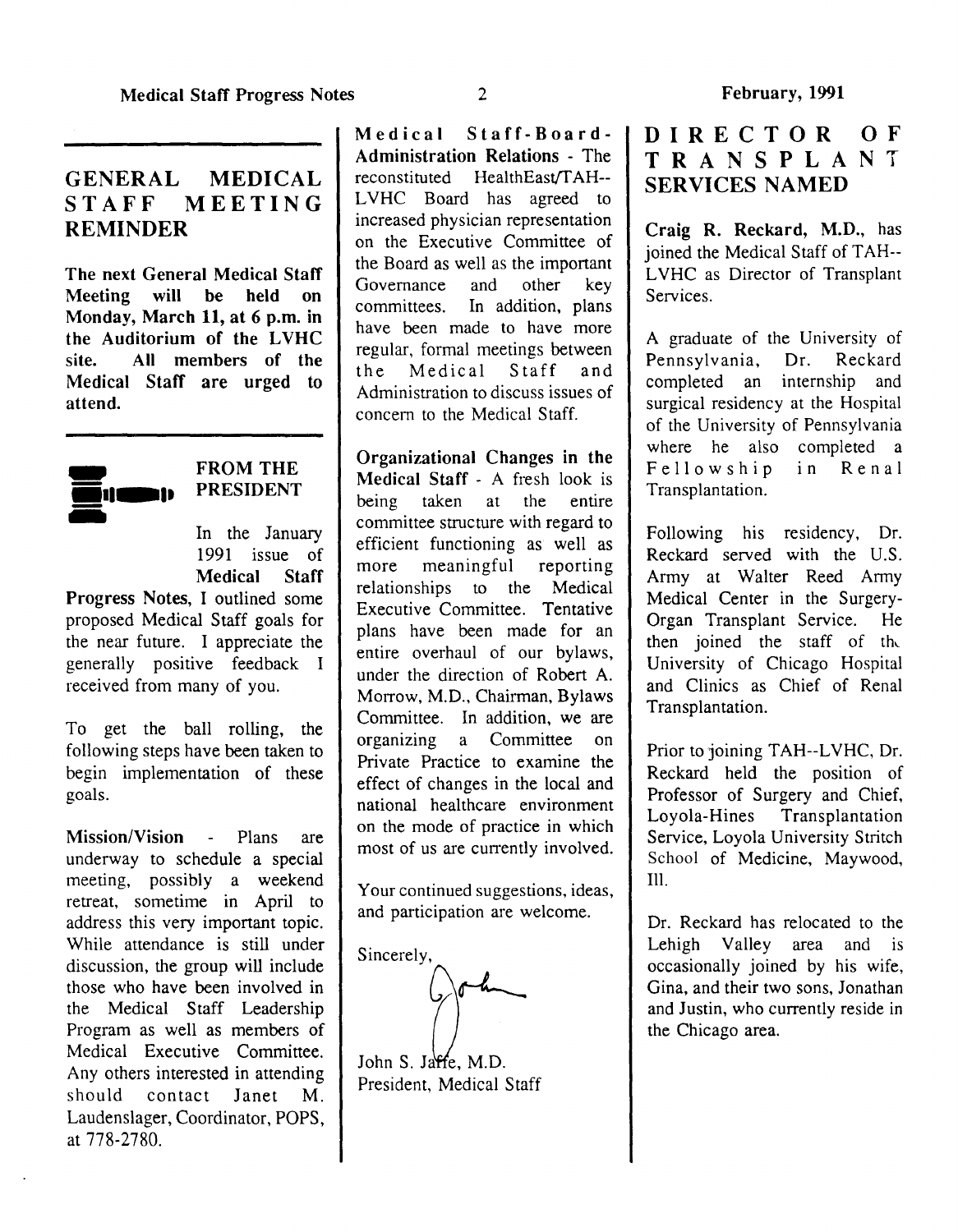# KEPRO KORNER

PROs, a publication released by the American Medical Association, is now available in the Doctors' Lounge at both sites. The publication includes information about what every physician should know about responding to a PRO inquiry, appealing a PRO denial, and the quality intervention plan.

# PHYSICIAN REMINDER

Please remember that you are obligated to forward an updated copy of your Pennsylvania License to the Medical Affairs Office. Pennsylvania law requires a current license in order to practice medicine and surgery.

Your cooperation is appreciated.

# CHARTS TO ACCOMPANY **PATIENTS**

In order to enhance quality patient care, especially in emergency situations, and decrease problems that have occurred when the patient's chart was not available with the patient, the following decisions were jointly agreed to by the Nursing Quality Assurance Council and the Medical Records Committee:

(1) The patient's chart will accompany the inpatient when the patient is sent to other departments.

Patients coming from the staging area of the Short Stay Unit will be the exception, and these charts will not accompany them to other departments.

(2) When the patient is on his or her assigned unit, the chart will remain on the unit. Departments and/or authorized individuals needing information from the chart will need to obtain this information by reviewing the chart on the unit.

If you have any questions, please contact either Debra Bubba, R.N., M.S.N., Director of Quality Assurance, Nursing Services, at 776-8282 or Martie Breshock Manager, Record Storage and Retrieval, at 778-2222.

# E Y E B A N K ESTABLISHED

TAH--LVHC and the Northeast Lions Eye Bank, Inc., have collaborated in the establishment of an eye processing laboratory on the second floor of TAH site adjacent to the Auditorium.

Currently, the Eye Bank is staffed by Patricia Domyan, R.N., and Diana Searfoss, COT, CST, who process corneas for transplantation.

For more information about the Eye Bank, contact either Ray Remaley, Director, or Richard Rader, Field Service Director,

Northeast Pennsylvania Lions Eye Bank, Inc., at 865-5020.

# MEDICAL STAFF PRESIDENT APPROVES POLICIES

Four Administrative policies and two Safety policies were recently approved by John S. Jaffe, M.D., President, Medical Staff, and are now included in their respective manuals. The Administrative policies include External Funding - Clinical Studies, #1200.29, Illegal Substances on Hospital Premises - Patient #1200.47, Infant Security, #1200.50, and Scrub Suit Use.  $#4500.10$ . The Safety policies include Employee Back Injury Prevention, #4301.00, and Laser Medical Surveillance, #7101.00.

For more information about these policies and how they relate to the Medical  $\cdot$  Staff, stop by the Medical Affairs Office at either site.

> *QUOTE OF THE MONTH*

*Coming together is a beginning. Keeping together is progress. Working together is success!* 

3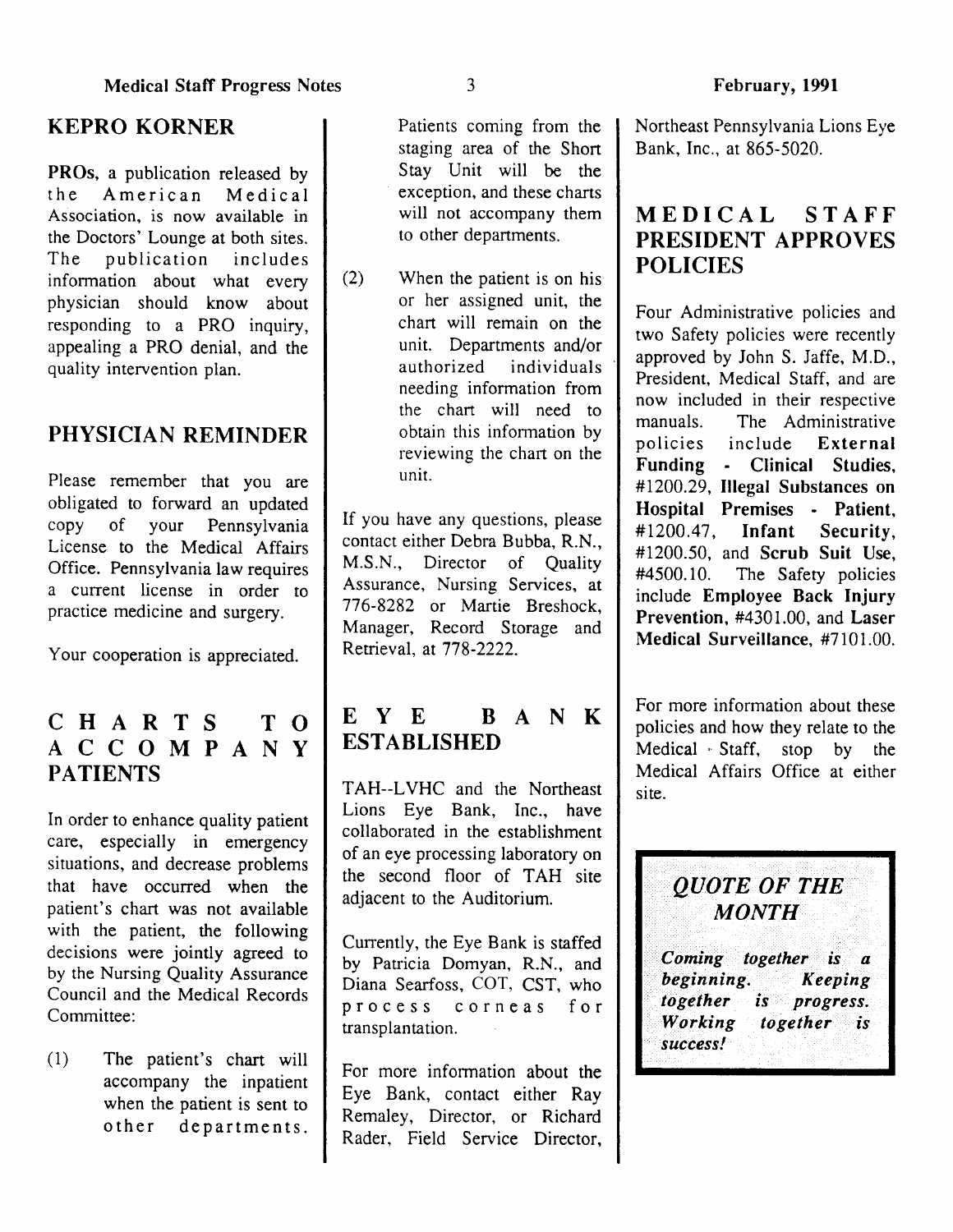# CLINICAL PLANNING UPDATE

In an effort to keep you informed of the clinical planning process, the following is a preliminary Table of Contents for the Clinical Plan which is expected to be completed this month. The major elements include:

- I. Preface
- II. Guiding Principles of Clinical Planning

(A set of principles which have guided the entire process and relate to the manner in which we will strive to provide care to our community.)

III. Organizational Schema

Description and Categorization of Strategic Service Units (SSUs):

- Model Regional Service
- Model Community Service
- Support Service

(An organizational schema which characterizes each of the 18 SSUs examined through the process.)

IV. Priority Initiatives for Clinical Programs and **Services** 

(A list of initiatives for clinical programs and services to undertake in the next 12 to 18 months.)

V. SSU Vision and Initiatives

(Feedback to each SSU regarding

its vision and set of initiatives I which were proposed in the individual SSU plans.)

VI. Site and Facilities Direction

- Long-Term "Functional Mission" of each site - Interim Phases

(A section elucidating the site and facilities direction for the longterm (10 years), as well as plans indicating the phases necessary to achieve the long-term vision for each site.)

If you have any questions regarding this information, please<br>contact Ann M. Lyon, Vice  $contact$  Ann M. Lyon, President, Planning and Management Systems, at 778-7910.



# *IMPORTANT NOTICE*

Federal Medicare Regulations (i.e., Clinical Laboratory Improvement Act 1988) requires pertinent clinical information for all cytologic specimens submitted for diagnosis. It is essential that the reason for specimen submission be specified in the Clinical Data block of the Cytology Requisition Slip.

If you have any questions, please call Beth Cepil, Sites Coordinator and Quality Assurance Coordinator, HealthEast Laboratories, at 778-2523.

#### *NOTIFICATION PROCESS FOR TRANSFUSION TRANSMITTED INFECTIOUS DISEASES*

Please be reminded that the Blood Bank at the appropriate hospital site needs to be informed whenever a possibility exists that a patient has acquired a transfusion transmitted infectious disease, e.g., Hepatitis, HIV, HIV-I, and neonatal CMV.

The number for the Blood Bank at the LVHC site is 776-8181. At TAH site, the number is 778-2370.

# *PlATELET POOL SIZE*

In an attempt to standardize the platelet pool size for infusion in thrombocytopenic patients or patients with thrombocytopathy, a survey of several prestigious academic institutions on the East Coast was done. This survey was directed to be performed by the Transfusion Review Committee and conducted by Ronald E. Domen, M.D., Miller Memorial Blood Center, and Bala B. Carver, M.D., Medical Director, Transfusion Medicine and HLA, TAH--LVHC.

As a result of this survey, it was determined that the optimal pool size for TAH--LVHC should be a pool obtained from six random units. If, clinically, no response is

(Continued on Page 5)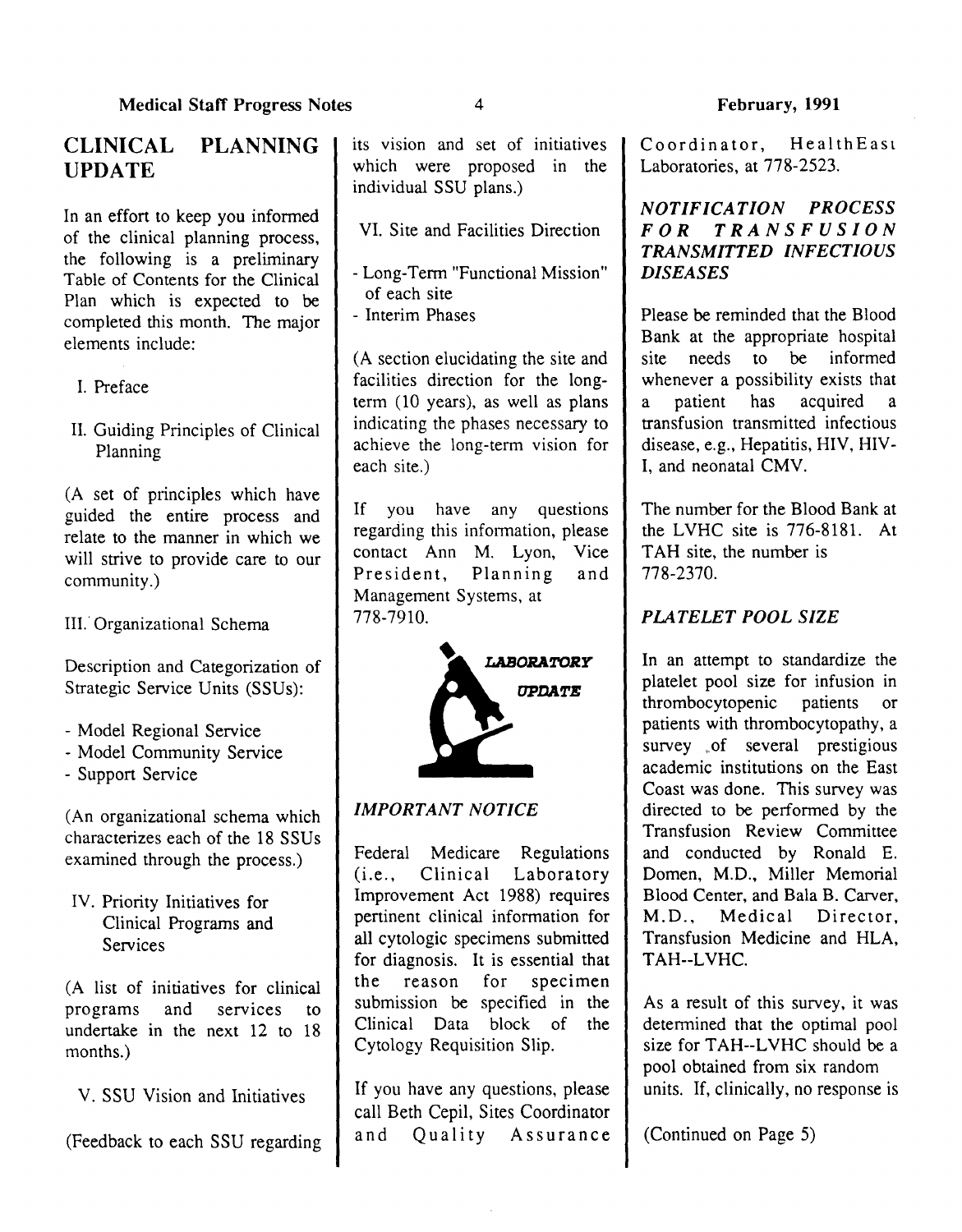(Continued from Page 4)

seen, another pool of platelets (six or less) should be ordered rather than selecting arbitrary numbers such as ten. The single donor platelet collected by apheresis are comparable to six to ten units of platelets.

Everyone's cooperation in this matter will be appreciated as this will help both the Blood Center and the hospital in better management of the platelet inventory. If you have any questions or comments, please contact Dr. Carver at 776-8142 or beeper 3433.

#### *HEPARIN ASSOCIATED THROMBOSIS AND HEPARIN ASSOCIATED THROMBOCYTOPENIA*

In an attempt to reduce the incidence of heparin associated thrombocytopenia and heparin associated thrombosis, an outline was developed for such an anticipatory approach. Copies of this outline were distributed to the Medical Staff last month. If you did not receive a copy and would like one, please contact Daniel Kaczor, Supervisor, Coagulation, at 776-8170.

#### ADULT UNIT NAMED BELT ADDICTIONS DIRECTOR AT SLATE

Lynette Rehrig, R.N., C.D., has ~en appointed Director of the Adult Addictions Program at Slate Belt Nursing and Rehabilitation Center. A graduate of The Allentown Hospital School of Nursing, Ms. Rehrig is currently pursuing a B.S. in Health Care Administration at St. Joseph's College. She has 15 years experience in the behavioral health field, and has served as the nurse manager and acting director of the Adult Addictions Unit.

The Adult Addictions Program at Slate Belt will continue to meet the needs of the chemically addicted person by offering a sound and comprehensive program for the drug/alcohol dependent person. The unit provides inpatient detoxification, rehabilitation, aftercare, and a family program. Outpatient services are available on a limited basis.

For more information about the program, contact Ms. Rehrig at 776-8595.

# OUTPATIENT REHABILITATION SERVICES NEWS

Dianne Horvat, P.T., recently joined the Physical Therapy staff of Outpatient Rehabilitation Services. She brings with her experience in sports medicine and treatment of athletic injuries. Outpatient Rehabilitation Services, located in Suite 307 at 1251 S. Cedar Crest Boulevard, offers extensive hand, burn, carpal tunnel, and ADL evaluation and treatment in Occupational Therapy. Pediatric and adult rehabilitation in Speech Therapy

for remediation of speech, language, voice, and fluency disorders is also offered. In addition, the department has added both cervical and lumbar traction. As with all other modalities, this patient treatment is available through physician referral.

Finally, Outpatient Rehabilitation Services continues to sponsor a monthly Multiple Sclerosis Clinic through the Multiple Sclerosis Society and Back School through employee health.

If you have any questions regarding programs or tours of the facility, please contact Sharon L.<br>Hix, P.T., M.S., Manager, Hix,  $P.T., M.S.,$ Outpatient Rehabilitation Services, at 778-1080.

# CHANGE IN VISITING HOURS IN TOHU

Effectively immediately, rooms 1 through 4 in the Transitional Open Heart Unit will have visiting hours to coincide with the Open Heart Unit. These hours are: 11 to 11:20 a.m., 1 to 1:20 p.m., 3 to 3:20 p.m., *5* to 5:20 p.m., and 7:30 to  $7:50$  p.m.

To assist in patient convalescence, visiting time is limited to 20 minutes, immediate family only, with two visitors per bedside permitted. Due to space limitations, flowers and balloons are also restricted in these rooms.

If you have any questions, please contact Molly Sebastian, Head Nurse, Transitional Open Heart Unit, at 778-1550.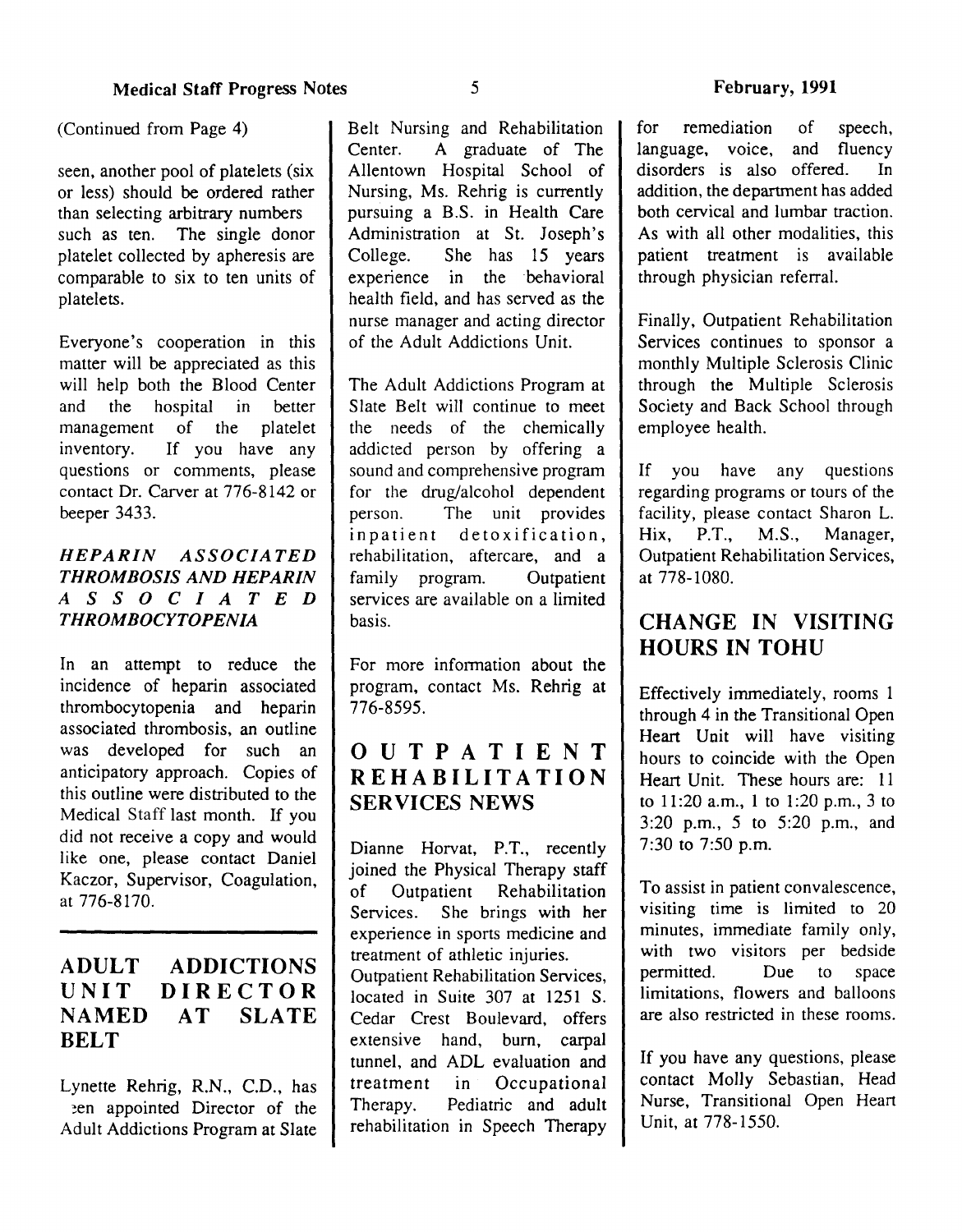# NEWS FROM THE R F S F A R C H R E S E A C H R DEPARTMENT

#### *1990 YEARBOOK OF STAFF PUBLICATIONS*

As a result of inquiries concerning publications by the staff of TAH--L VHC, the Research Department will continue to solicit articles for the purpose of compiling another<br>vearbook. The target dates of The target dates of articles for the new yearbook are January 1990 to December 1990;<br>however, publications since publications January 1986 will be accepted for consideration if they were not previously submitted.

In an effort to make this yearbook as complete and accurate as possible, the Research Department requests a reprint or citation of TAH--LVHC employee and medical staff publications which meet the following criteria:

- ( 1) The article is medicaV scientific oriented, published between January 1990 and December 1990 in a refereed journal; and
- (2) The author or one of the authors was a member of TAH--LVHC during January 1990 through December 1990.

Please forward your reprint or citation to Pamela Robson, Research Department, at your earliest convenience. Reprints that do not meet the inclusion criteria will not be returned.

A copy of the table of contents of the first and second yearbooks is available for review in the Medical Affairs Office and the Medical Staff Lounge at both sites.

For more information, contact Pamela Robson in the Research Department at 776-8889.

#### *RESEARCH ADVISORY COMMITTEE- REQUEST FOR PROPOSALS*

The Research Advisory Committee (RAC) meets quarterly to review clinical/epidemiological research proposals (requests for funding) submitted by the Medical and Professional Staff of TAH--LVHC. The next meeting of the RAC is April 24, 1991.

All proposals submitted by April 10 will be reviewed at the April 24 meeting. Further information and proposal guidelines may be obtained by contacting James F. Reed III, Ph.D., Director of Research, at 776-8889.

# NEW FORM ORDERING SYSTEM INSTITUTED

Effective February 4, a new Pic and Pac form ordering system was instituted at TAH--L VHC. This new system will improve cost effectiveness, and since the forms available through the Pic and Pac system are stored off-site, better usage of hospital storage space will be obtained.

As a service to physicians, the Medical Affairs Office will now provide forms such as Doctors Order Sheets, History and Physical Exam forms, Operative Sheets, etc., to members of the<br>Medical Staff. Forms will no Forms will no longer be supplied to physicians through the storeroom.

If you need to order forms, please contact Bess Ehnot in Medical Affairs at 778-2244 (T AH site) or Sally Roessler at 776-8968 (LVHC site).

#### SHORT STAY **CHANGES** UNIT

Effective February 11, 1991, the Short Stay Unit medical-surgical bed census has decreased from eight to four. Rooms #7 and #8 will now be utilized as a temporary holding/recovery room area for the Cardiac Catheterization Laboratory. This area will receive cardiac c a the terization patients immediately post procedure to help alleviate inefficiencies in the lab due to the lack of holding space.

The Short Stay Unit will continue to have 14 monitored beds -- six telemetry beds (three semi-private rooms), and eight hard wire beds (two rooms).

If you have any questions, please contact Julia A. Clelland, Head Nurse, Short Stay Unit, at 776-8228.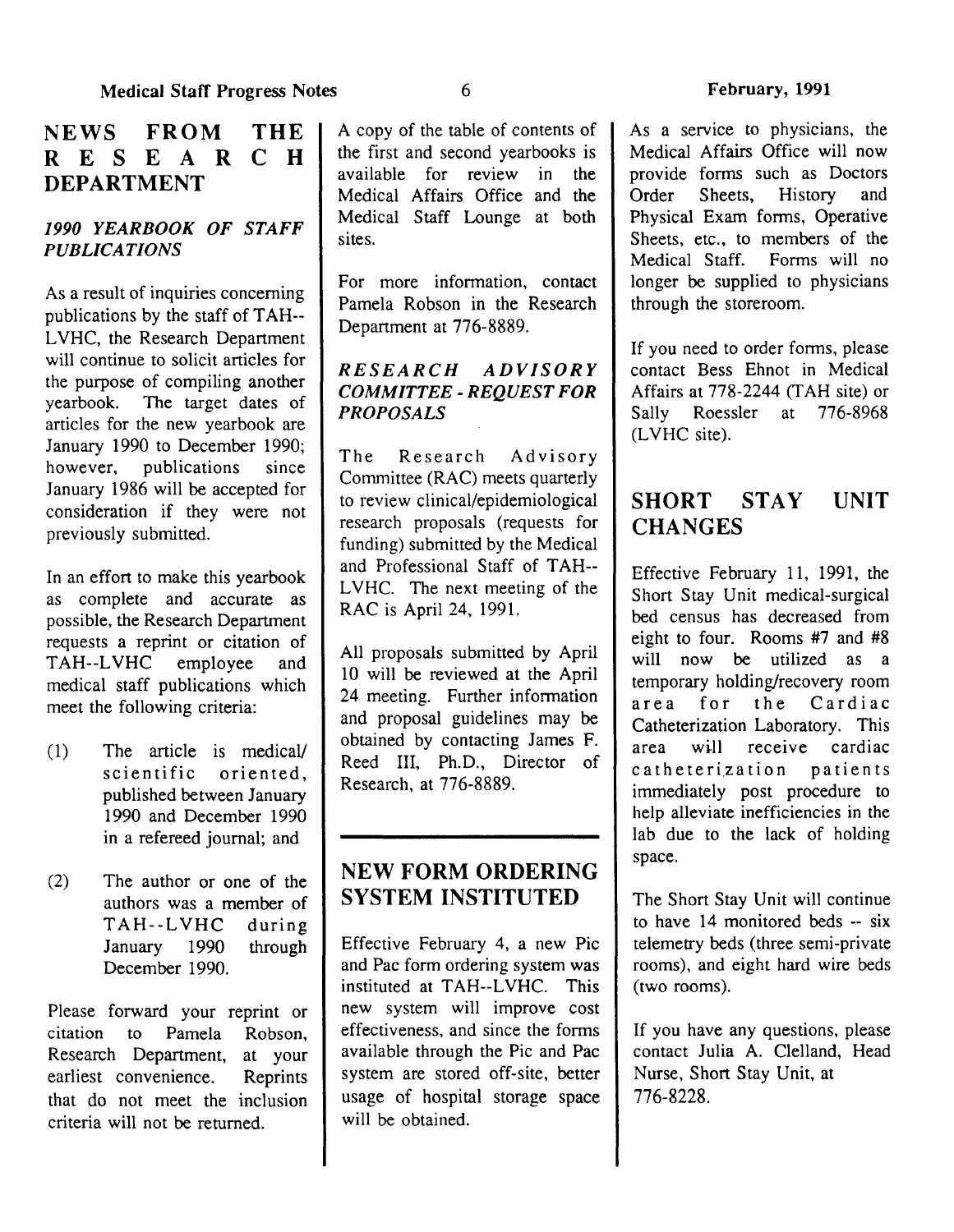#### Medical Staff Progress Notes 7



*MAP ARTWORK AVAILABLE* 

Any physicians who are redoing their practice brochures and/or have a need for camera ready artwork of a map to the hospital sites should contact Joe Pilla, POPS Representative, at 776-8225.

# BRAIN TUMOR SUPPORT GROUP TO SPONSOR THIRD ANNUAL RAFFLE

The Brain Tumor Support Group of the Lehigh Valley has announced the start of its third annual raffle.

Only 1,000 tickets will be available through April 30 for a \$5.00 donation each. The raffle will be held May 1 through May 31 with a winner every day and a \$250.00 grand prize.

For more information on how to obtain tickets, please call 776-8270.

# PURCHASE AND DELIVERY OF SUPPLIES POLICY

Please make note of the following policy concerning the purchase and delivery of supplies to the hospital:

- (1) Items which are ordered for hospital business must be ordered through the hospital's Materials Management Department which will ensure appropriate expensing and accurate delivery of the item.
- (2) Items ordered for use at the private practice of a physician should be delivered to that office and not to the hospital.
- (3) Items ordered for personal use should not be delivered to the hospital.

The hospital will not be responsible for lost or stolen items in cases where the above policy was not followed. Your cooperation is appreciated.

# *CONGRATULATIONS!*

Syed A. Subzposh, M.D., cardiologist, was recently elected to Fellowship in the American College of Physicians.

# PUBLICATIONS,<br>PAPERS AND PAPERS PRESENTATIONS

Peter A. Keblish, M.D., Chief, Division of Orthopedic Surgery, was a guest speaker at the Total Knee Arthroplasty in the 90's meeting held at Methodist Hospital in Indianapolis, Ind. His topics were "The Lateral Approach to the Valgus Knee"

and "The LCS Knee System: Biomechanical Rationale and Long-Term Clinical Overview."

Dr. Keblish was also invited to speak at the 6th Current Concepts in Joint Replacement symposium held in Orlando, Fla. He spoke on "Patellar Resurfacing vs. Patellar Retention" as part of a session entitled "The Patella -- The Unsolved Problem." Dr. Keblish presented the results of a prospective comparison of 52 knees in 26 patients (prosthetic patella on one side, retained patella on the other) with two to eight year follow-up.

In mid-January, Dr. Keblish was a faculty member for Issues in Orthopedic Implant Technology held in Breckenridge, Colo. He spoke on "Patellar Resurfacing vs. Patellar Retention" as part of a Knee Arthroplasty session.

Thomas D. Meade, M.D., orthopedic surgeon, recently presented two lectures regarding special rehabilitation techniques for patients undergoing meniscal repairs or anterior cruciate ligament surgery at the Knee Ligament Rehabilitation Course held in New Brunswick, N.J.

Howard S. Selden, D.D.S., endodontist, authored a paper titled "Radiographic Pulpal Calcifications: Normal or Abnormal - A Paradox," which was published in the January 1991 edition of the Journal of Endodontics.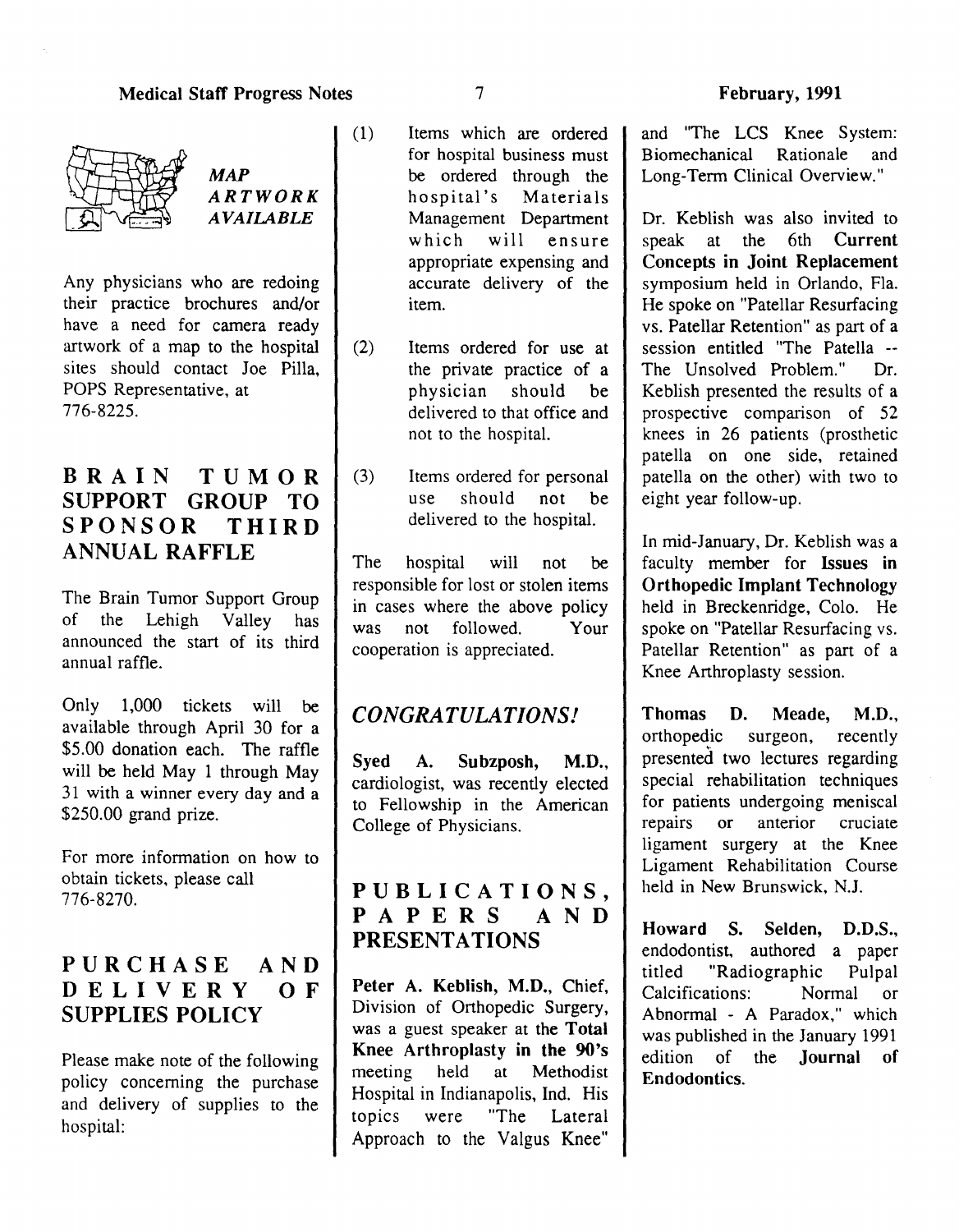#### HEALTHCOUNTS NEWS

#### *Free Public Lectures*

HealthCounts, the employee and community wellness program of The Allentown Hospital--Lehigh Valley Hospital Center, will present a series of programs and<br>lectures concerning health lectures concerning promotion and disease prevention.

The free public lectures, sponsored by the Chronic Disease Education Committee of TAH--LVHC, include:

Understanding Financial Matters will be presented on Monday, February 25, from 7 to 9 p.m., in the Auditorium of TAH site. Anthony Molchany, Manager, Patient Accounting, and Anne Cerra-Pierre, M.S.W., Social Worker, will discuss how patients can better interpret their hospital bills, the importance of understanding their insurance, and how to access financial help in the community.

Snoring and Sleep Apnea will be held on Wednesday, February 27, from 7 to 9 p.m., in the Auditorium at the LVHC site. John P. Galgon, M.D., pulmonologist, and John D. Harwick, M.D., otolaryngologist, will discuss snoring and sleep apnea syndrome and how they affect patients' daily life. Effective therapies to treat these disorders will be discussed.

Sleep Disruption in Shift Workers, Jet Lag, and Other Sleep Disorders will be held on Wednesday, March 6, from 7 to 9 p.m., in the Auditorium at the LVHC site. John P. Galgon, John P. Galgon, M.D. pulmonologist, and William R. Pistone, D.O., neurologist, will discuss circadian rhythm disturbances and how patients can better adapt to changes in their daily schedule.

Insomnia and Narcolepsy will be held on Wednesday, March 13, from 7 to 9 p.m., in the Auditorium at the LVHC site. William R. Pistone, D.O., neurologist, will focus on the causes of insomnia and narcolepsy and how they can be treated.



In addition to these free lectures, HealthCounts offers a number of smoking cessation programs including:

Individual Counseling- A health educator will visit and counsel patients who need this service while they are in the hospital.

The request may be made through their physician, nurse, the Social<br>Services department, or the department, patient. A self-directed kit can also be initiated while in the hospital and continued through the patient's convalescent period. Please contact HealthCounts at 821-2150 from 8:30 a.m. to 6 p.m. to arrange for an appointment or to have other<br>questions answered regarding questions answered smoking cessation.

After being discharged from the hospital, the patient has a variety of other options to assist them in quitting smoking. These programs include:

Smoke Stoppers, a nationally recognized, highly successful  $recognized$ , highly group program to help participants quit smoking in just five days;

Smoking Cessation Hypnosis, a 90-minute group session which focuses on eliminating the thoughts and behaviors that continually support the participant's smoking habit; and

Smoke Stoppers Self-Directed Kit, designed for the person who, either through choice or circumstance, is not a candidate for a group program.

For more information regarding these and other programs, please call HealthCounts at 821-2150.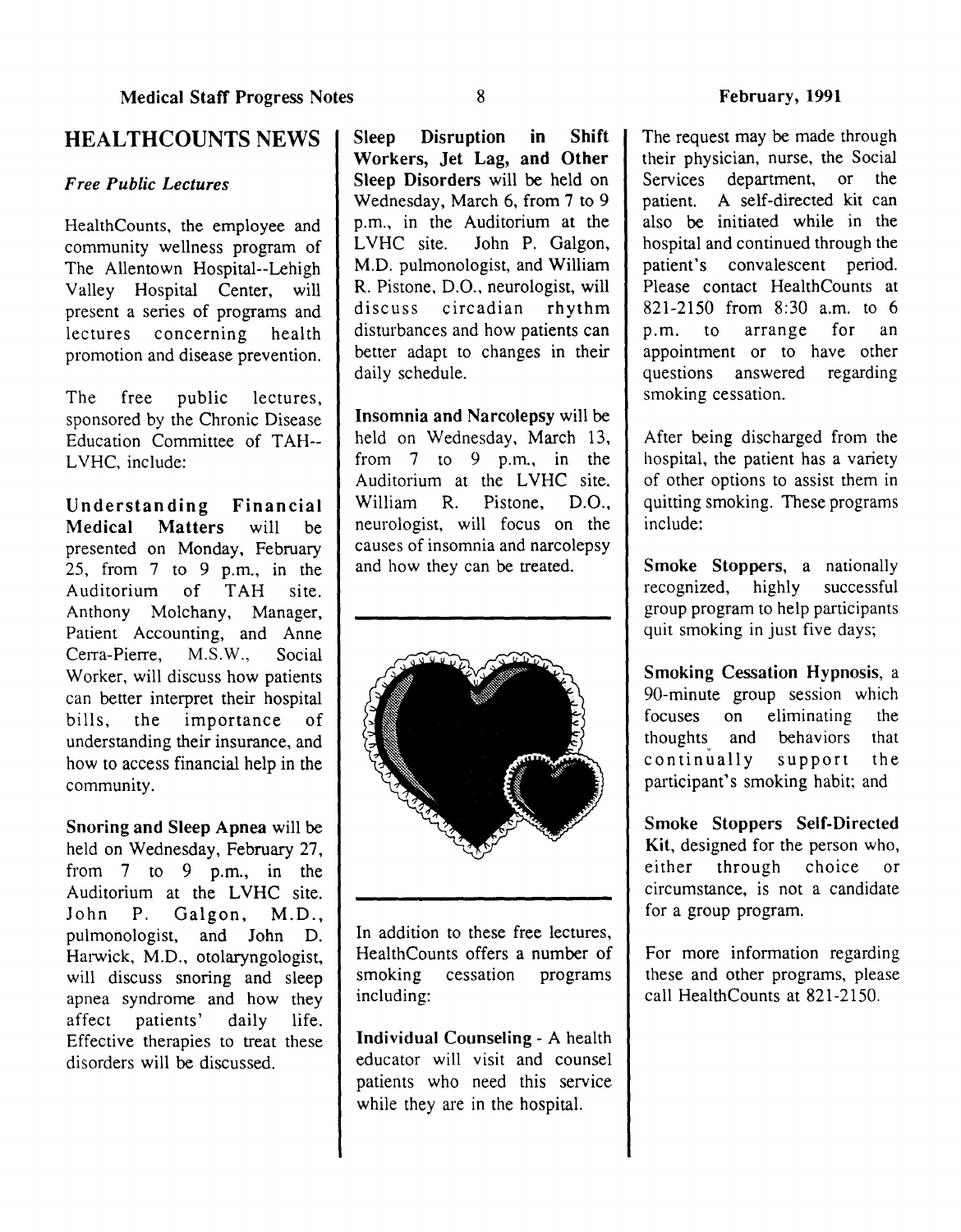# SPRING SCHEDULE I ANNOUNCED FOR MEDICAL OFFICE MANAGEMENT CERTIFICATE PROGRAM

Penn State University and Lehigh<br>County Vocational Technical County Vocational School have announced the spring schedule for the Medical Office Management Certificate Program. A tentative list of courses scheduled for the spring semester include:

Medical Records (30 hours) \$185.00 - classes begin April 1 and end June 10

Automating the Medical Office (12 hours) \$110.00- classes begin April 9 and end April 30

Advanced Customer Contact Training (9 hours) \$95.00 classes begin May 7 and end May 21

Medical Insurance Billing (30 hours) \$185.00 - classes being April 3 and end June 5

For more information or a complete list of courses, please call Penn State Allentown Campus at (215) 821-6577 or Lehigh County Vocational Technical School at (215) 799-1372.

# UPCOMINGI CONFERENCES,<br>SEMINARS AND **SEMINARS MEETINGS**

*TAH--LVHC Regional Symposium Series* 

Second Annual Symposium on Infectious Diseases will be held on Saturday, March 9, from 8:30 a.m. to 12:30 p.m., in the Auditorium of the LVHC site. At the completion of this symposium, the patticipant will be able to list three infectious disease complications in the elderly, state the nature of infectious diseases in trauma patients, and explain the changing types of hospital acquired infections.

The program will benefit physicians, nurses, and other health care professionals<br>concerned with infectious with infectious diseases.

Second Annual Digestive Sciences Symposium: Hepatitis Update will be held on Saturday, March 23, from 7:45 a.m. to 12:30 p.m., in the Auditorium of the LVHC site. At the completion of the program, the participants will be able to describe the diagnosis, management, treatment (including liver transplantation), and prevention of hepatitis.

For more information about the conferences listed above, please call Human Resource Development at 776-8322.

#### *Medical Grand Rounds*

Diagnostic Lyme Disease will be presented by Mark C. Knouse, M.D., infectious diseases specialist, on Tuesday, February 19.

Cardiac Pacemaker--Current Practices and New Horizons will be presented by Bryan W. Kluck, D.O., cardiologist, on Tuesday, February 26.

Medical Grand Rounds are held on Tuesday of each week at noon in the Auditorium of the LVHC site.

For further information, contact the Department of Medicine at 776-8200.

#### *Prestige Health Spring Schedule*

Managing Your Medications will be presented by Peg Parry, R.N., CSPI, Lehigh Valley Poison Center, on Friday, March 22, from 10 to 11:30 a.m., in Room 900 of the School of Nursing at TAH site. This event is co-sponsored by the Lehigh Valley Poison Center.

April Fool's Day Conference will be held on Monday, April 1, from 9:30 a.m. to 3:15 p.m. at Cedar Crest College. Featuring Full Circle, an intergenerational theater troupe of Temple University, the conference will encourage those attending to examine their own ideas regarding

(Continued on Page 10)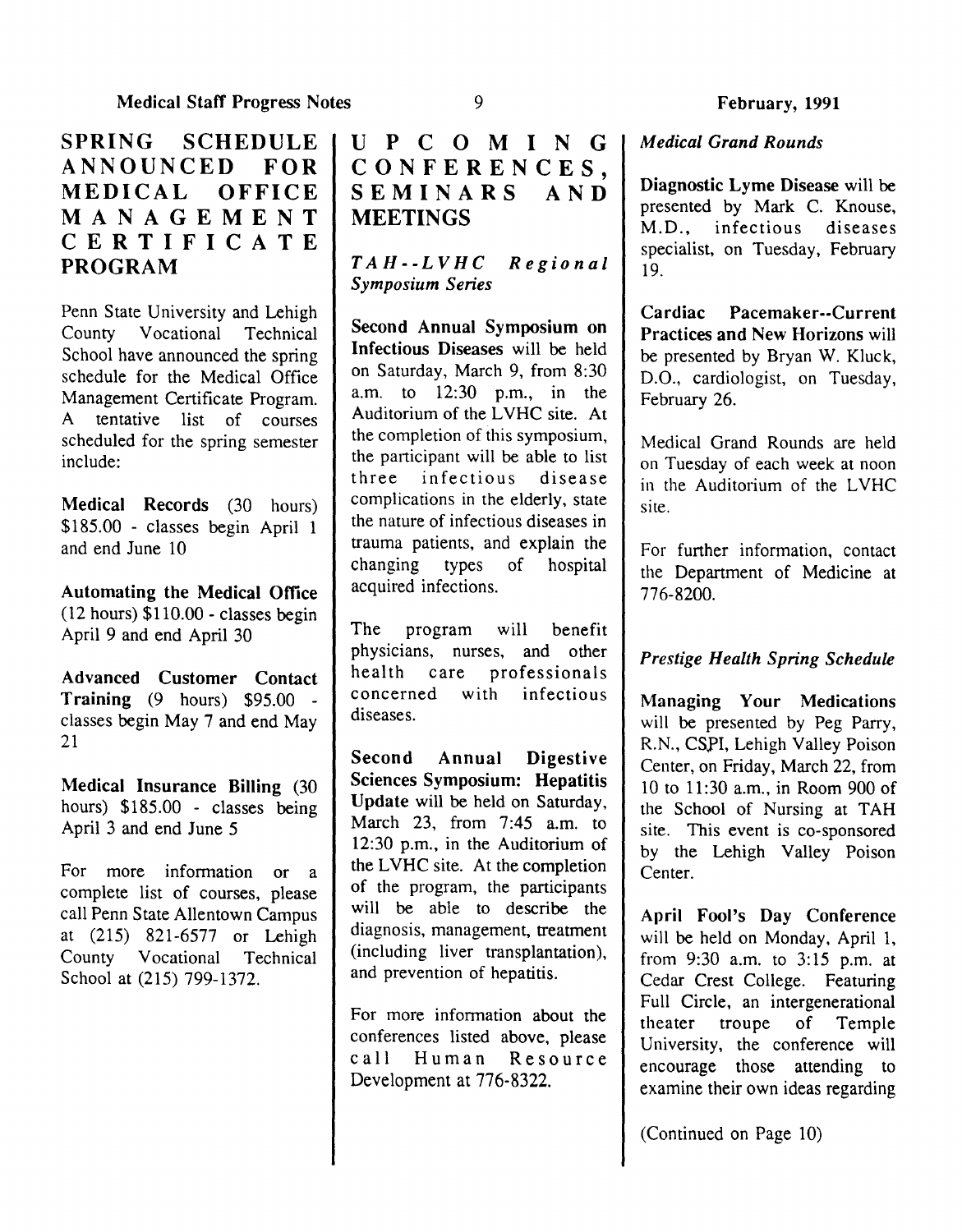(Continued from Page 9)

health and wellness issues. Full Circle is an ensemble group of teens and elders who have skills in improvisational theater and knowledge of issues which affect people as they move through life's stages. The troupe members<br>develop skits about typical develop skits about typical situations encountered by individuals and their families.

In addition, participants may attend three of ten workshops offered. Those who can attend only a portion of the day are also welcome. An optional lunch will be served in the Tompkin's Center cafeteria.

For more information about Prestige Health or the above programs, please call Mary DeHaven, Coordinator, Prestige Health, at 778-1100.



# FAX NEWS

#### *BUSINESS OFFICE NOW ACCEPTING FAX REQUESTS FOR INSURANCE INFORMATION*

The Business Office will now accept fax requests from physicians' offices for insurance information about their patients with a maximum of five days turnaround time for short lists. Fax requests to the attention of Sandi Colon at 778-9434.

#### *HOSPITAL DISCOUNT FOR FAX MACHINES EXTENDED TO PHYSICIANS*

Eugene Davids Co., Inc., the Hospital's vendor for fax machines, has extended the discount for fax machines to members of the Medical Staff. If interested in purchasing a fax machine from the Eugene Davids Co., Inc., contact David Guzowski, Assistant Sales Manager, at 1-800-422-8592.

#### *DEPARTMENTAL FAX DIRECTORY*

For your information, attached to this issue of the newsletter on Page 12 is a copy of the Departmental Fax Directory.

#### *MEDICAL STAFF DIRECTORY TO INCLUDE FAX NUMBERS*

The next printing of the Medical Staff Directory will include fax numbers for physicians' offices if they are on file in the Medical Affairs Office. If you have a fax machine and would like to include the number in the next printing of the Medical Staff Directory, please call Bess Ehnot in the Medical Affairs Office at 778-2244 by Friday, March 1, 1991.

# PHYSICIAN PRACTICE OPPORTUNITIES

Monday and Wednesday morning slots are currently available for the Brown Bag suite at Kutztown Professional Center.

\* Kutztown Professional Center is planning a 5,500 square feet addition for Spring, 1991. Office suites available will include<br>medical, dental, legal, and medical, dental, legal, and professional.

For more information on these practice opportunities, contact John W. Hart, Vice President, at 776-8968.

\* Office space available in new medical building at 1040 Chestnut Street, Emmaus. 1,100 square feet or 1,700 square feet available.

For more information, contact Joe Pilla, POPS Representative, at 776-8225.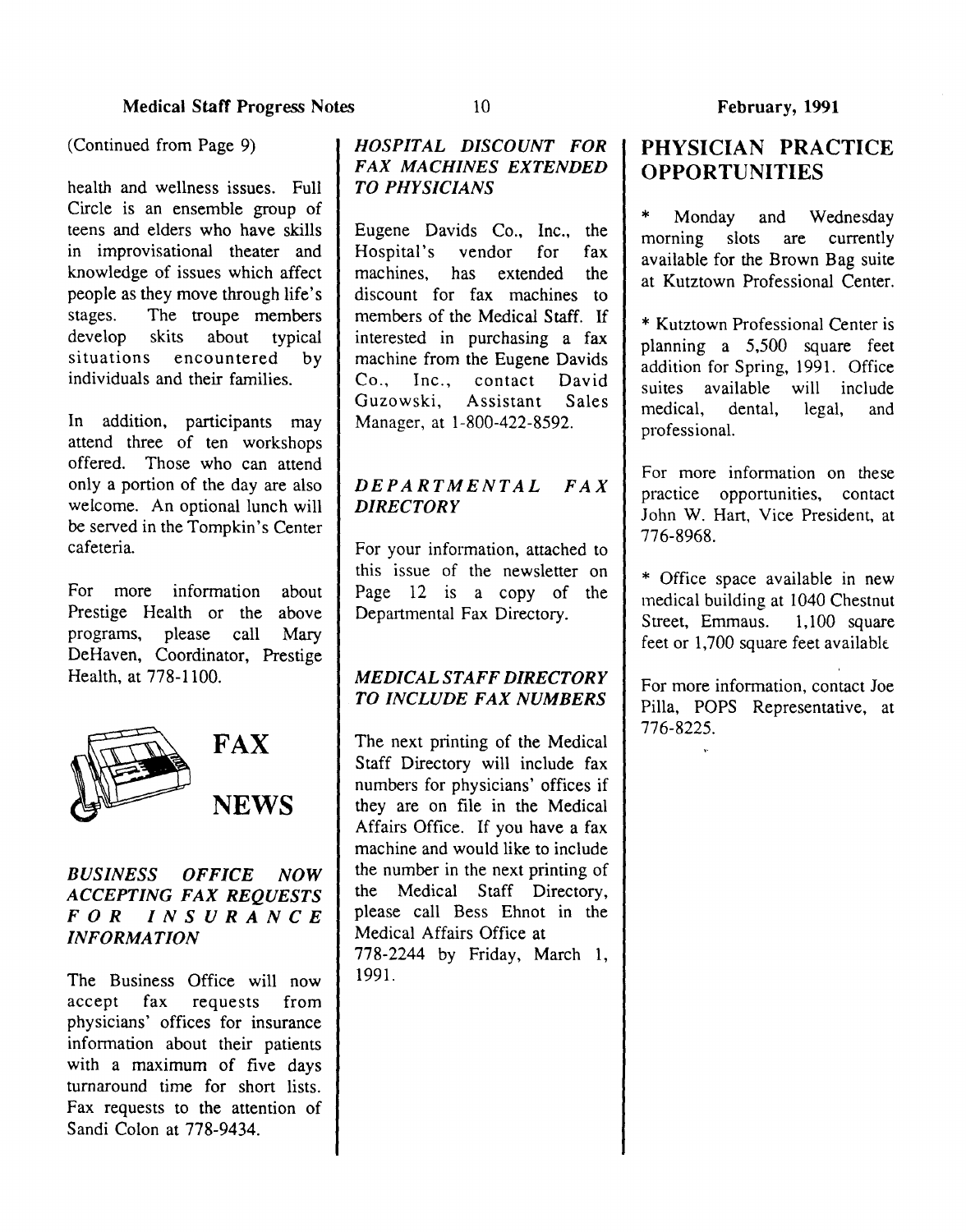#### Medical Staff Progress Notes

The Who's New section of Medical Staff Progress Notes contains an update of new appointments, address changes, newly approved privileges, etc.

Please remember that each department or unit is responsible for updating its directory, rolodexes, and approved privilege rosters.

#### Medical Staff

#### Appointments

David A. Kohan, D.O. Valley Anesthesia, Inc. 451 Chew Street Allentown, PA 18102 (215) 821-2820 Department of Anesthesiology Provisional Courtesy

Wayne K. Ross, M.D. (Joining Isidore Mihalakis, M.D.) Mihalakis & Associate L VHC/Pathology Department 1200 S. Cedar Crest Blvd. Allentown, PA 18105 (215) 776-8140 Department of Pathology Provisional Active

Lawrence K. Zohn, M.D. Valley Anesthesia, Inc. 451 Chew Street Allentown, PA 18102 (215) 821-2820 Department of Anesthesiology Provisional Courtesy

#### Change of Status

Sze-Ya Yeh, M.D. Department of Obstetrics and Gynecology From Active to Consulting

#### Additional Privileges

Nora A. Suggs, M.D. Department of Surgery Division of General Surgery YAG & CO<sub>2</sub> Laser Privileges

#### Chief of Division of Trauma - Section of Critical Care

Kevin E. Glancy, M.D. Department of Surgery Division of General Surgery/Trauma

Unit Director- Open Heart Unit

Geary L. Yeisley, M.D. Department of Surgery Division of Cardia-Thoracic Surgery

#### Address Change

Fred D. Fister, M.D. 6411 Haasadahl Road Allentown, PA 18106

#### Allied Health Professionals

Appointment

Kimberlee B. Wagner Physician Extender Medical Assistant Cardiology Associates of Lehigh Valley

*Medical Staff Progress Notes is published monthly to inform TAH--LVHC Medical Staff and employees of important issues concerning the Medical Staff. Articles should be submitted to Janet M. Laudenslager, Coordinator, Physician Office Practice Services, Medical Affairs/ POPS Office, TAH site, by the first of each month. Articles may also be faxed to her at 778-2867.* If *you have any questions regarding the newsletter, please call Ms. Laudenslager at 778-2780.* 

11